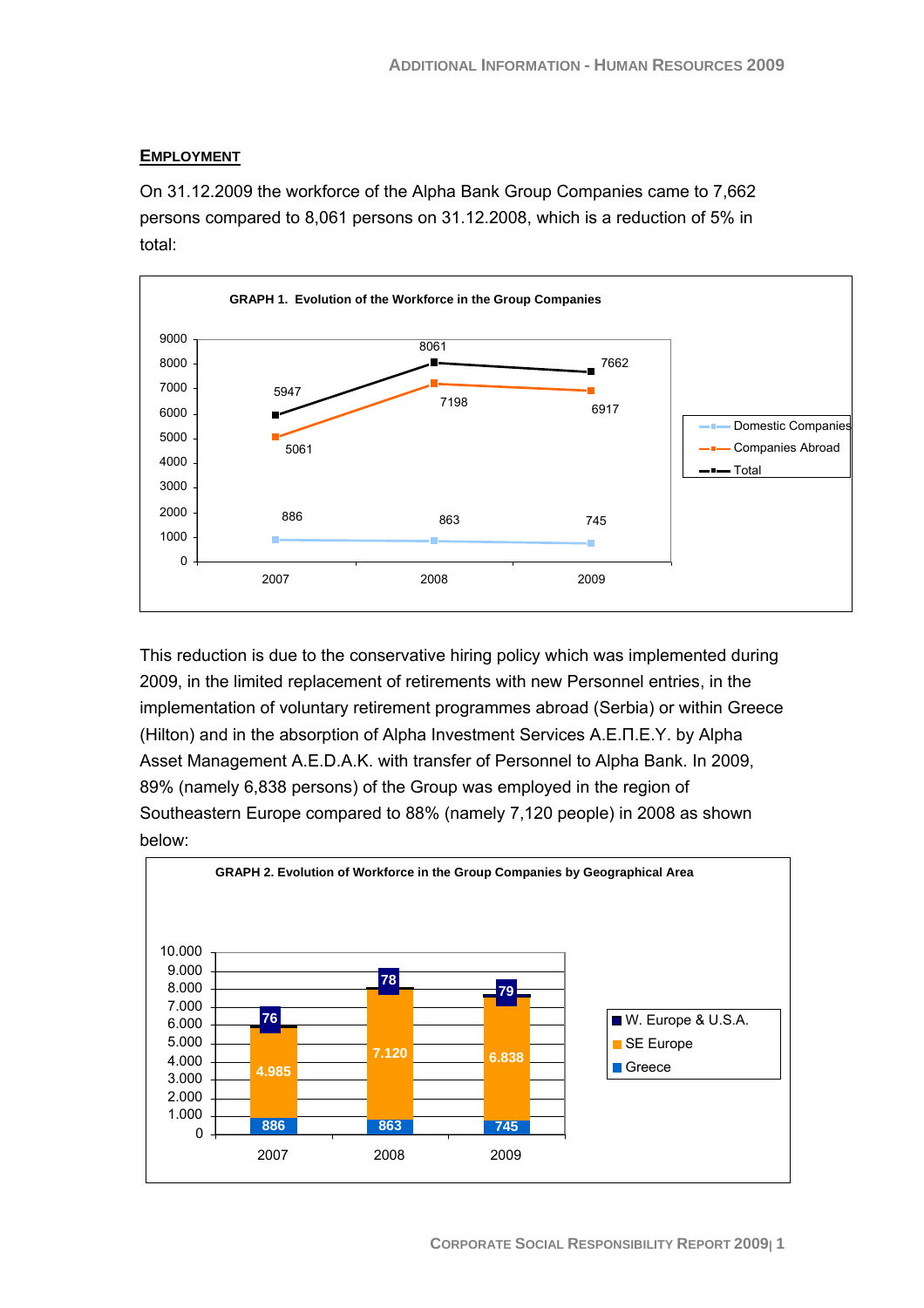

The countries with the highest number of Employees are Romania and Serbia. The evolution of employment in the Group Companies by country, during the years 2007- 2009 (31.12 of each year) is shown below:

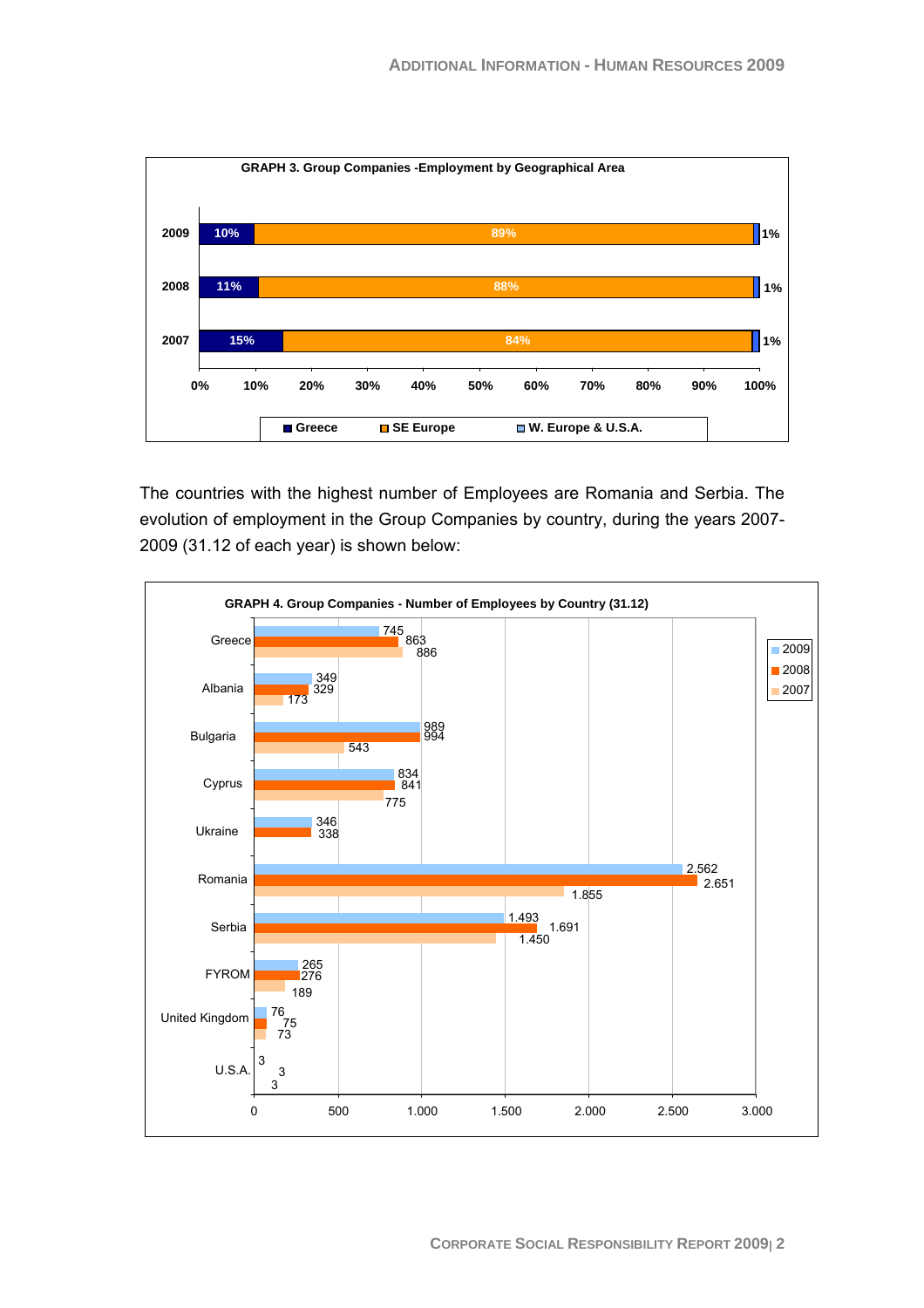The employment positions mainly involve banking activities. In 2009, 88% of the Personnel was employed in the following activities:



The participation of women in the Group Companies' total workforce is very strong. The distribution of men/women at 31%/69% respectively was retained in 2009 as well (depicted below). This development is mainly driven by the growth of the Group's business activities in Southeastern Europe and more particularly in Romania, Serbia, and Bulgaria, where expansion was strongest during the previous years.

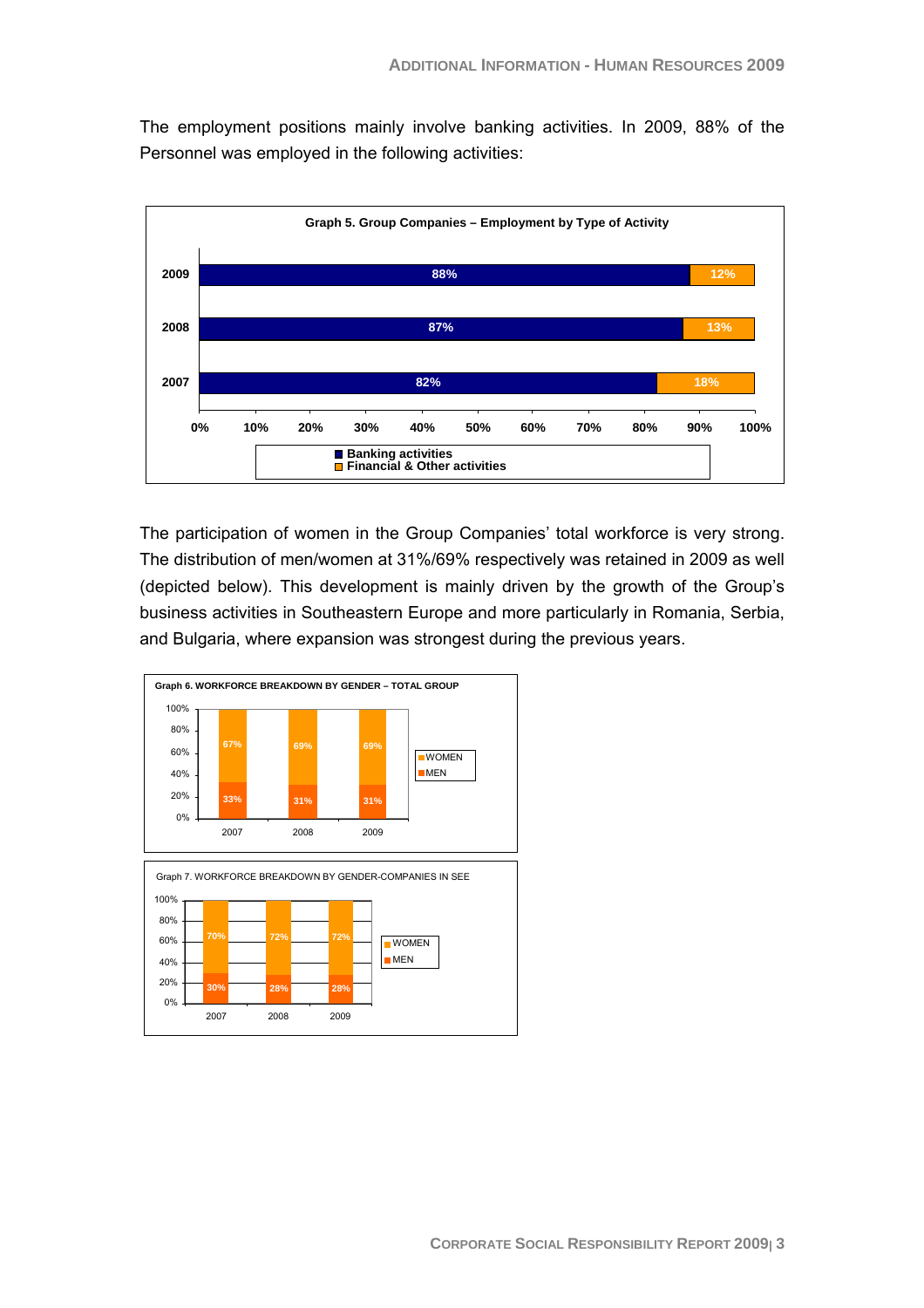The share of women in total recruitment is equally strong, driving the respective share for 2009 to 66% as follows:



In terms of age distribution, young Employees are the largest group, with women having a clear predominance across all age groups as shown below:



## **EDUCATIONAL LEVEL**

The educational level of Employees in all Group Companies is high and is constantly improving. A similar conclusion can be drawn by observing the evolution of the educational level, aggregated by geographical region (2007-2009). In 2009, in the Companies as a whole, the percentage of Employees with University-level education or post-graduate studies rose to 73% of all Group Employees, up from 72% in 2008, with the percentage of Employees with secondary education declining to 27%, down from 28% in 2008 as shown below: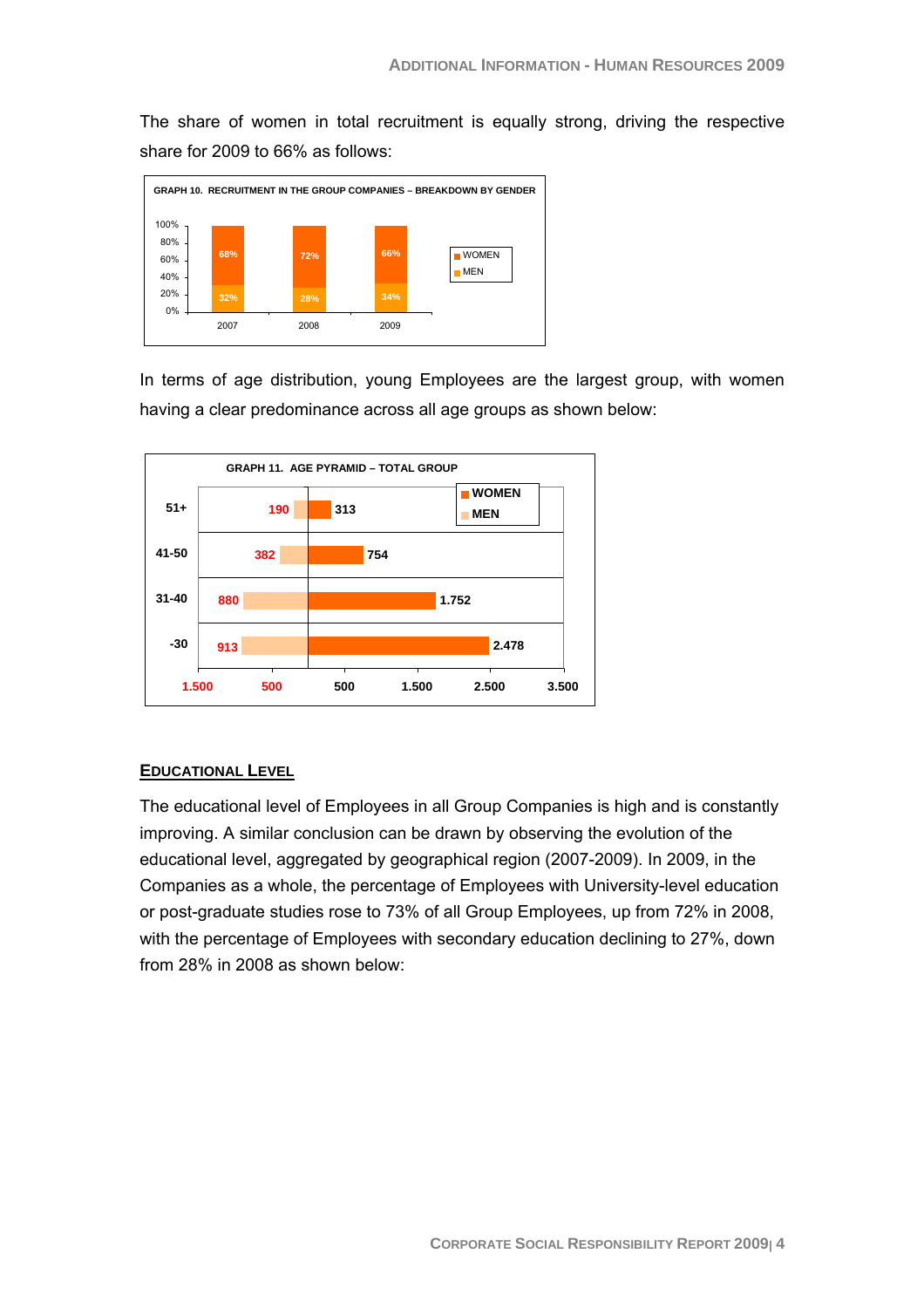





The improvement of the educational level is due on the one hand to the fact that the percentage of University graduates and post-graduate degree holders in new recruitment remained high and in 2009 came to 75% (shown below) and on the other hand to the retirements of Employees who were graduates of secondary education.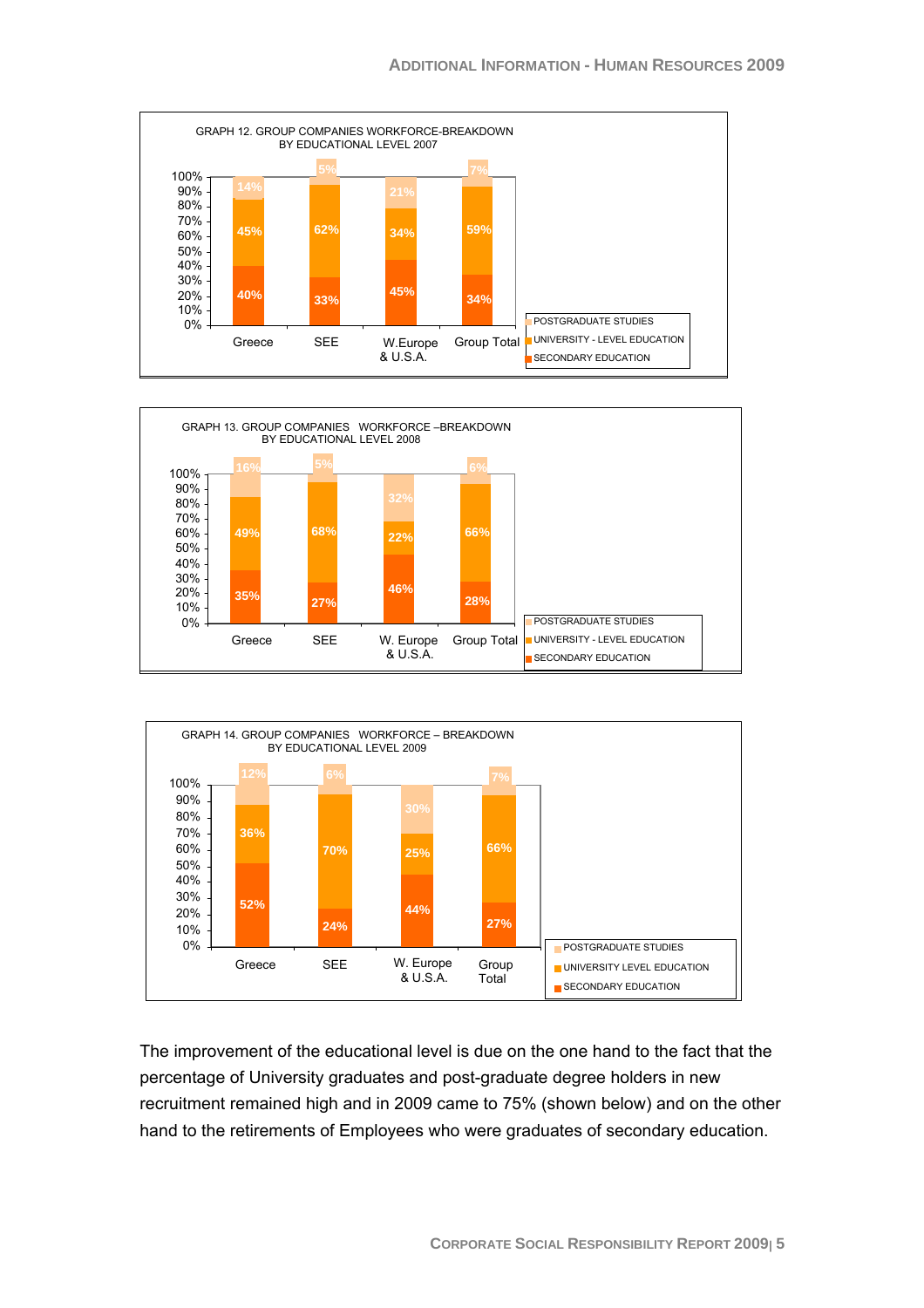

The Group participates in career days and communicates regularly with Universities, providing students with opportunities to acquire hands-on experience of business activities through practical training programmes, while also offering career opportunities to new graduates. Furthermore, in this context, the Training and Development Division retains contact with the Greek Universities for the evaluation of foreign students and their potential recruitment by the Group in their country of origin.

#### **PROFESSIONAL TRAINING**

The educational level of Employees is an important parameter for the entry of newlyrecruited Personnel in the Group. However, the professional training received by Employees during their career is equally important. As previously mentioned, Human Resources Units operate in all Group Companies. In addition to the other Personnelrelated matters, these Units also handle matters regarding training. Finally, appropriate training infrastructure (Training Centres) is in operation in all countries



**T**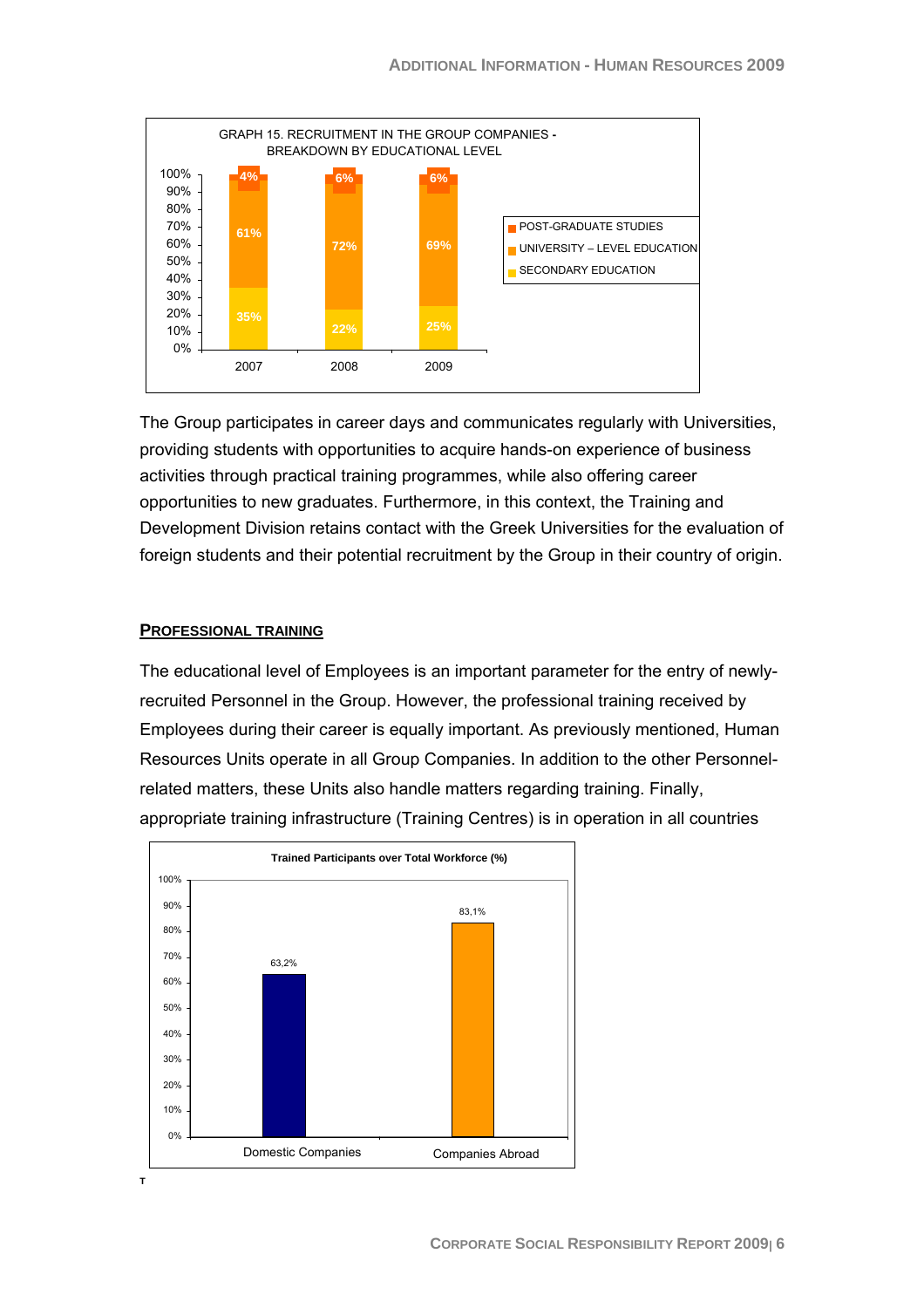In what concerns training know-how, the Group Companies receive support from the Bank's Training and Development Division. In the case of specialised training subjects, the Executives of the Companies are invited to the Bank's Training Centre in Aghios Stefanos. During 2009 the level of participation in the training programmes carried out at the Training Centre remained high.



The training indices per country are also exceptionally good, as can be inferred from the following graphs.

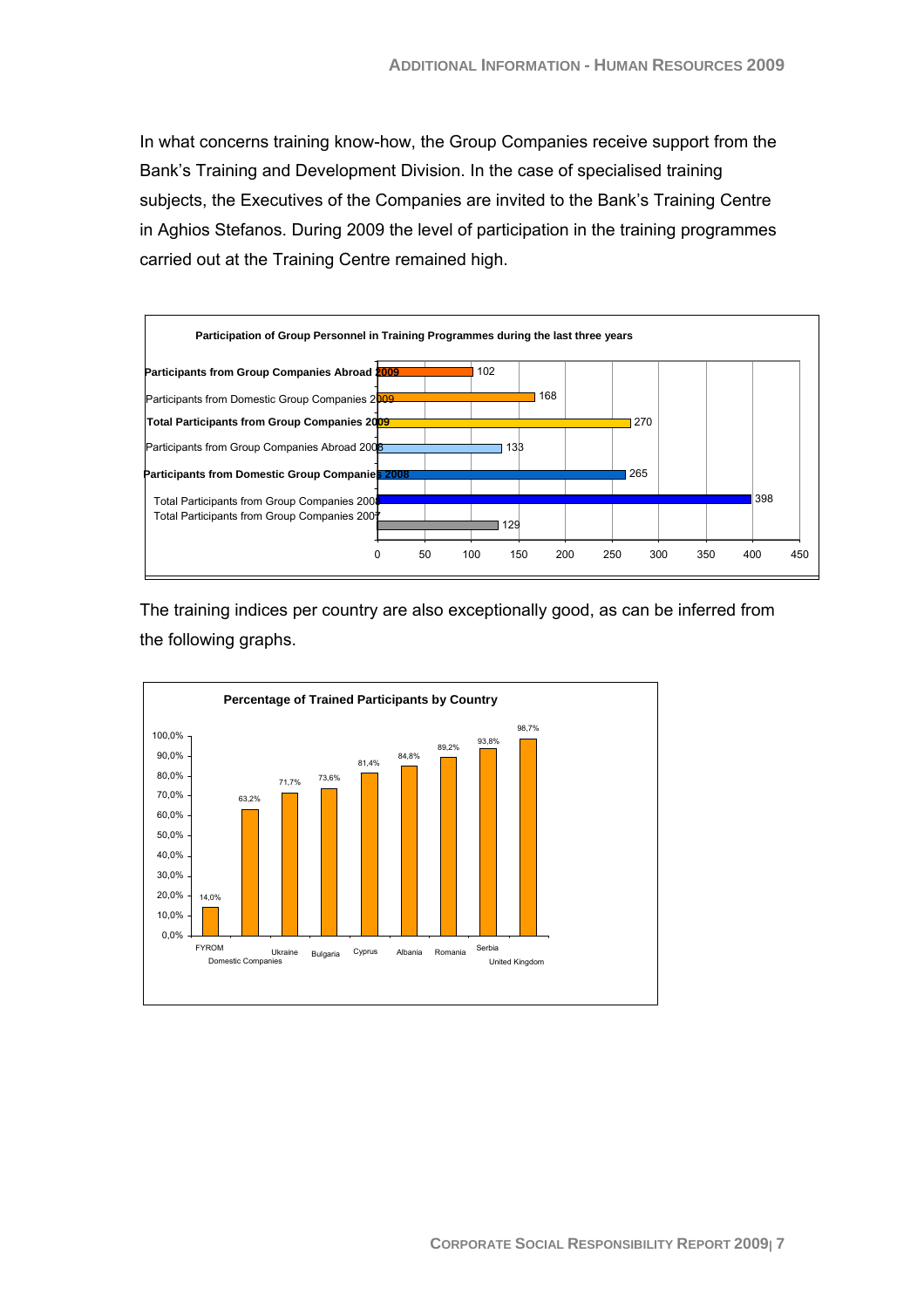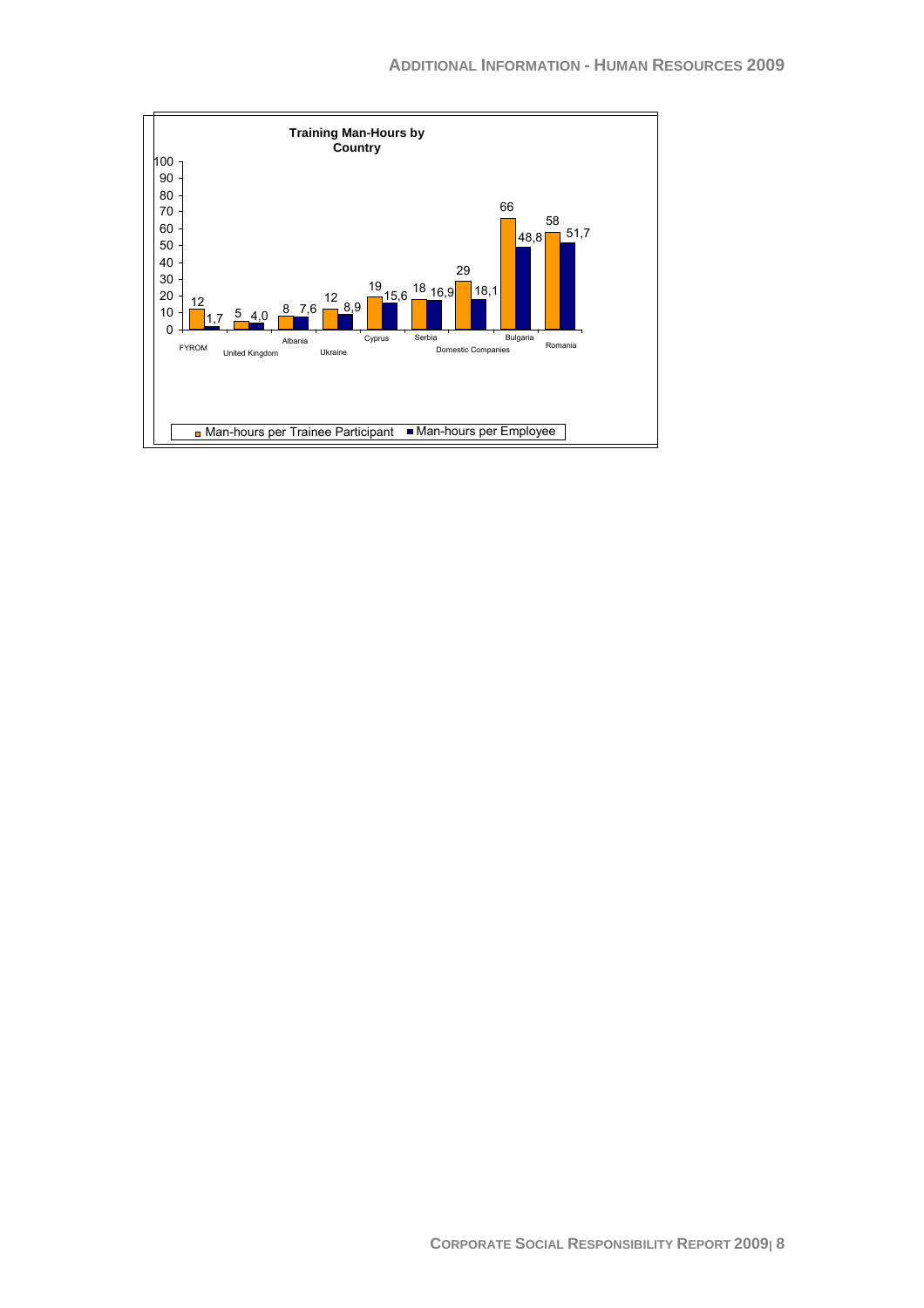#### **ALPHA BANK TRAINING CENTRE**

In 2009 the classrooms of the Bank's Training Centre, which operates in modern facilities in Aghios Stefanos, Attica, were increased to 21, all equipped with ultramodern educational media. These are comprised of 5 IT classrooms, 5 that are configured as labs, and 11 that are laid out as classic classrooms. A University-level amphitheatre with a capacity of 152 also operates. At the same time, in 2009 the training hall in Thessaloniki, which is located within the Monastiriou Branch, was also renovated.

The Aghios Stefanos Training Centre is also used as a Personnel Training Centre by the Group Companies in Greece and abroad (depending on the training subjects), as well as a venue for other events. It should be noted that in 2009, 270 people from the Group Companies were trained, out of which 102 were from abroad.

Lastly, it should be noted that after a request was submitted to the Bank of Greece by the Training and Development Division, approval was granted to carry out examinations for the Certification Seminars (Legal Framework and Special Topics a1) at the Bank's Training Centre, which for this purpose can accommodate 230 candidates. The examinations of October and December 2009, as well as those for the European Foundation Certificate in Banking (EFCB) in June and in December 2009, took place with absolute precision and order, in collaboration with the National and Kapodistrian University of Athens, the Athens University of Economics and Business, the University of Macedonia, the University of Piraeus, and with the Hellenic Banking Institute.

#### **REMUNERATION AND ADDITIONAL BENEFITS**

#### **REMUNERATION**

The average monthly regular salary of Alpha Bank Employees in Greece (on a 14.5 salary base) was Euro 2,690 for the male Employees and Euro 2,218 for the female Employees.

#### **ADDITIONAL BENEFITS**

Within the framework of the social sensitivity it has displayed in covering the many personal and family needs of its Employees, Alpha Bank offers to its Personnel a diversified programme of compensations and benefits that exceeds the minimum requirements of the Law, including minimum wage.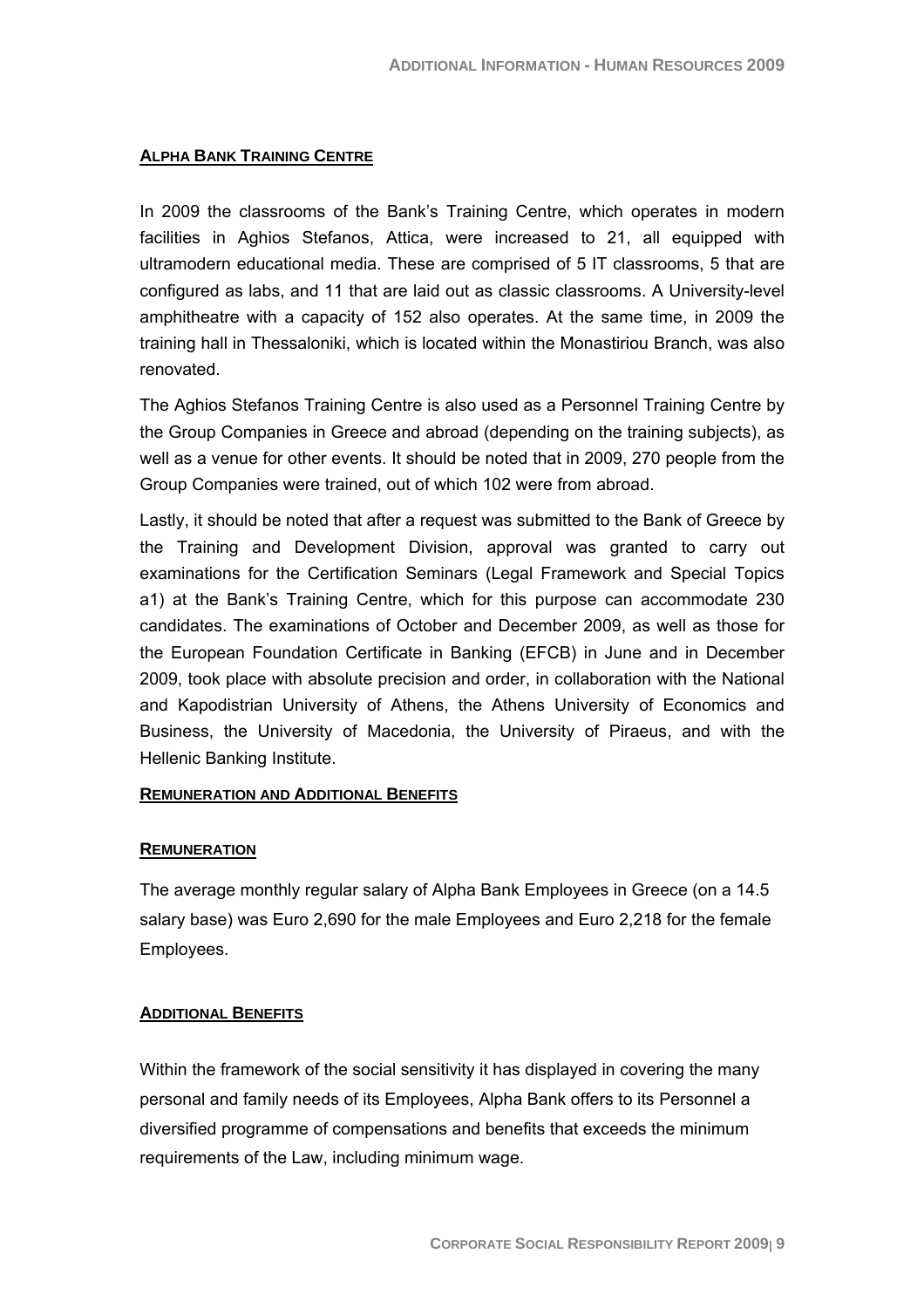| <b>Benefits</b>                                          | <b>Description</b>                                                                                                                                                                                                                                                                                                                                                                                                                                                                                                                                                                                                                                                                                                                                                                                                                                                                                                                                                                                                                                                                                                                                                                                                                                                                                                                                     |
|----------------------------------------------------------|--------------------------------------------------------------------------------------------------------------------------------------------------------------------------------------------------------------------------------------------------------------------------------------------------------------------------------------------------------------------------------------------------------------------------------------------------------------------------------------------------------------------------------------------------------------------------------------------------------------------------------------------------------------------------------------------------------------------------------------------------------------------------------------------------------------------------------------------------------------------------------------------------------------------------------------------------------------------------------------------------------------------------------------------------------------------------------------------------------------------------------------------------------------------------------------------------------------------------------------------------------------------------------------------------------------------------------------------------------|
| Childcare benefits                                       | Day care benefit paid is higher than the one foreseen by the<br>Collective Labour Agreement (CLA). A nine month cumulative<br>maternity leave may be granted in specific cases requiring<br>special approval.                                                                                                                                                                                                                                                                                                                                                                                                                                                                                                                                                                                                                                                                                                                                                                                                                                                                                                                                                                                                                                                                                                                                          |
| Paid maternity<br>leave                                  | In addition to the 119 working days foreseen under the CLA,<br>the Bank provides an extra 15 working days (i.e. 134 days in<br>total).<br>Furthermore, working hours are reduced by 2 hours per day for<br>mothers whose children are up to two years old, and by 1 hour<br>per day for mothers whose children are between two and four<br>years old.                                                                                                                                                                                                                                                                                                                                                                                                                                                                                                                                                                                                                                                                                                                                                                                                                                                                                                                                                                                                  |
| Paid paternity<br>leave                                  | On the basis of the CLA, fathers are allowed a leave of two<br>working days for the birth of a child. Reduced working hours<br>may also be granted, if requested, taking into consideration<br>specific criteria.                                                                                                                                                                                                                                                                                                                                                                                                                                                                                                                                                                                                                                                                                                                                                                                                                                                                                                                                                                                                                                                                                                                                      |
| Paid leave for care<br>of children with<br>special needs | A special leave of six days apart from the regular leave and<br>annual financial support is granted to Employees with children<br>up to 25 years old with physical and mental disabilities<br>exceeding 67%.                                                                                                                                                                                                                                                                                                                                                                                                                                                                                                                                                                                                                                                                                                                                                                                                                                                                                                                                                                                                                                                                                                                                           |
| <b>Educational leave</b>                                 | Unpaid educational leave may be granted. In 2009 this was<br>granted to six persons.                                                                                                                                                                                                                                                                                                                                                                                                                                                                                                                                                                                                                                                                                                                                                                                                                                                                                                                                                                                                                                                                                                                                                                                                                                                                   |
| <b>Other Benefits</b>                                    | - Personnel Loans involving 2-3 months' pay, loans to<br>purchase PCs and housing loans with favourable terms.<br>Special pricing policy for products and services of the Bank.<br>Free group life, accident, total/partial disability insurance<br>Fully equipped medical office in case of accident or sudden<br>indisposition in the workplace.<br>- Volunteer blood donation programme and blood supply<br>programme in cases of emergency.<br>Free use of a gym and preventive medical check-up.<br>÷,<br>- Advice provided by special nutritionist.<br>Canteens offering healthy nutrition food products.<br>÷<br>Free psychological counselling of Employees by an<br>organisational psychologist and a social worker.<br>Free annual medical check-up for Management Executives.<br>Free participation in smoking cessation programmes.<br>۰<br>Reduced rates at selected medical and diagnostic centres.<br>۰<br>Monetary rewards to Employees' children who excel in their<br>٠<br>studies.<br>Coverage of expenses for participation of Employees'<br>٠<br>children who are up to 12 years old in a summer camp<br>programme.<br>Free participation in cultural events (e.g. theatre shows) and<br>reduced prices at selected shops, restaurants and gyms.<br>Reduced rates for sailing lessons and participation in sailing<br>۰<br>races. |